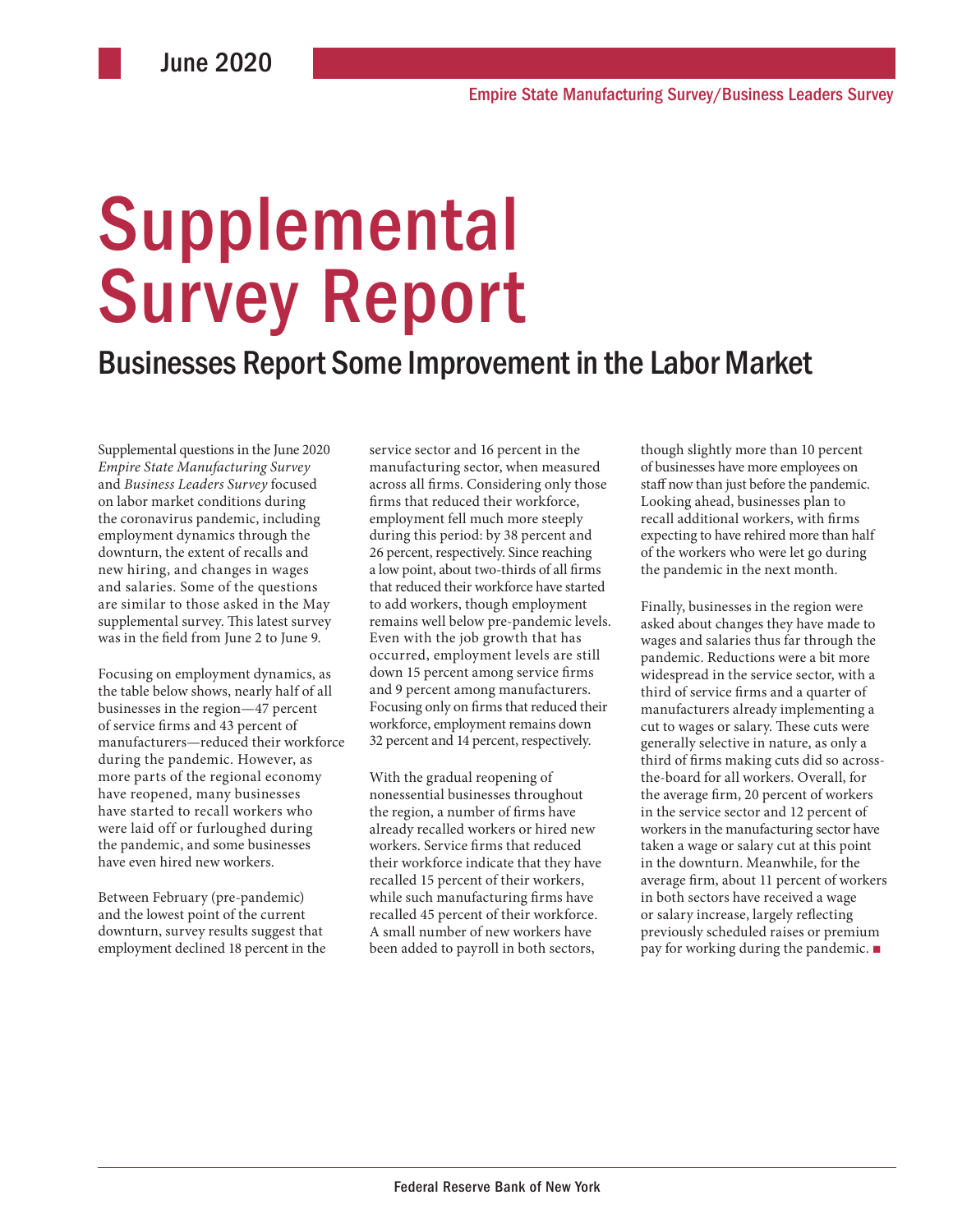# Supplemental Survey Report, continued

### QUESTION 1

**Did you reduce your workforce at any point during the pandemic?**

|                | <b>Business Leaders</b><br><b>Survey</b> | <b>Empire State</b><br><b>Manufacturing Survey</b> |  |  |
|----------------|------------------------------------------|----------------------------------------------------|--|--|
|                |                                          | <b>Percentage of Respondents</b>                   |  |  |
| Yes            | 47                                       | 43                                                 |  |  |
| N <sub>o</sub> | 53                                       | 57                                                 |  |  |

#### QUESTION 2

**How would you characterize the number of workers for each of the following (excluding contract/temporary workers)?**

|                                               | <b>Business Leaders Survey</b> |                                                          | <b>Empire State Manufacturing Survey</b> |                                                          |
|-----------------------------------------------|--------------------------------|----------------------------------------------------------|------------------------------------------|----------------------------------------------------------|
|                                               | Average                        | <b>Percentage Decline</b><br><b>Since Pandemic Began</b> | Average                                  | <b>Percentage Decline</b><br><b>Since Pandemic Began</b> |
| All firms                                     |                                |                                                          |                                          |                                                          |
| Number of workers in February, pre-pandemic   | 334                            |                                                          | 123                                      |                                                          |
| Number of workers at lowest point of downturn | 275                            | $-18$                                                    | 104                                      | $-16$                                                    |
| Number of workers now                         | 284                            | $-15$                                                    | 112                                      | $-9$                                                     |
| <b>Firms reducing workforce</b>               |                                |                                                          |                                          |                                                          |
| Number of workers in February, pre-pandemic   | 297                            |                                                          | 161                                      |                                                          |
| Number of workers at lowest point of downturn | 183                            | $-38$                                                    | 119                                      | $-26$                                                    |
| Number of workers now                         | 201                            | $-32$                                                    | 138                                      | $-14$                                                    |